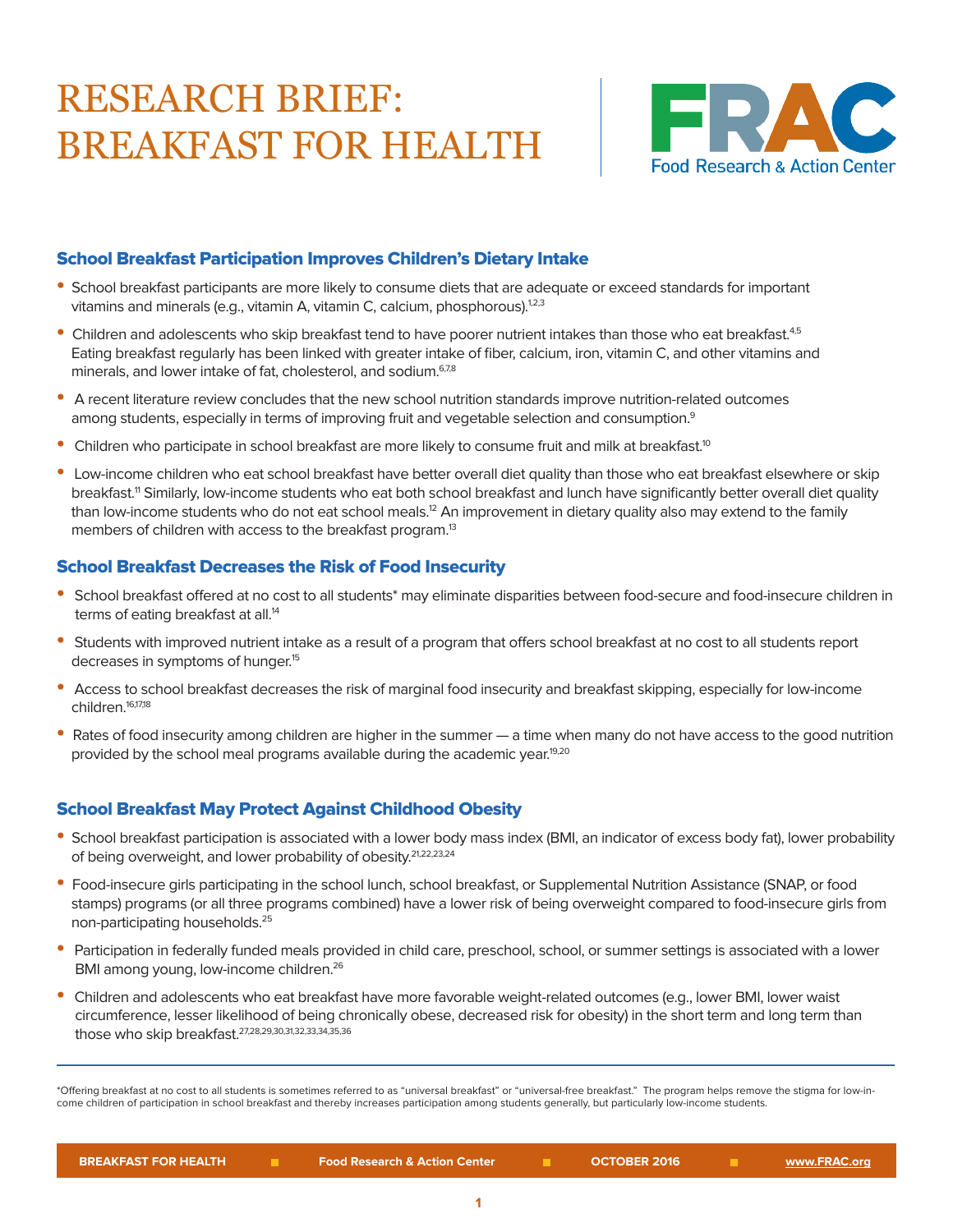• Increasing participation in the federal nutrition programs — including school breakfast — is a healthy eating and childhood obesity prevention strategy recommended by two Institute of Medicine (IOM) committees and the White House Task Force on Childhood Obesity.37,38,39

#### School Breakfast Participation Protects Against Other Negative Health Outcomes

- Breakfast skipping among children and adolescents is associated with a number of poor health outcomes and health compromising behaviors, including higher blood cholesterol and insulin levels, smoking, alcohol use, physical inactivity, disordered eating, and unhealthy weight management practices.<sup>40,41,42,43,44,45</sup>
- School breakfast, including breakfast offered at no cost to all students, has been linked with fewer visits to the school nurse, particularly in the morning.46
- School breakfast participation, especially breakfast offered at no cost to all students, positively impacts children's mental health, including reductions in behavioral problems, anxiety, and depression.<sup>47,48</sup>
- Food insecurity is associated with some of the most costly health problems in the U.S., including diabetes, heart disease, and depression.49,50,51,52,53 Children experiencing hunger are more likely to have lower physical functioning, more frequent stomachaches and headaches, mental health problems (e.g., depression, anxiety, behavioral problems), and to be in poorer health.54,55,56,57,58,59,60

#### School Breakfast Helps Improve Student Academic Performance and Behavior; Skipping Breakfast Impairs Development and Learning†

- Students who participate in school breakfast show improved attendance, behavior, and academic performance as well as decreased tardiness.<sup>61,62</sup>
- Students who eat breakfast the morning of a standardized test have significantly higher scores in spelling, reading, and math, compared to those who do not eat breakfast.<sup>63</sup>
- Students who are undernourished have poorer cognitive functioning when they miss breakfast.<sup>64</sup>
- Children and adolescents experiencing hunger have lower math scores, poorer grades, and are more likely to repeat a grade.<sup>65,66</sup>

#### Breakfast in the Classroom Programs<sup>‡</sup> and Programs Offering Breakfast at no Cost to all Children in the Cafeteria Yield Other Positive Results†

- Programs offering breakfast at no cost to all students and breakfast in the classroom boost student breakfast participation.67,68,69,70,71,72
- Breakfast in the classroom is associated with more students eating breakfast as well as better overall dietary quality.<sup>73</sup>
- Student math and reading achievement test scores improve when breakfast is moved out of the cafeteria and into the classroom.74
- Students attending schools that offer breakfast at no cost to all students are more likely to consume a nutritionally substantive breakfast and to consume significantly more calcium, magnesium, phosphorus, fruit, and dairy products at breakfast, when compared to students from schools with a traditional means-tested school breakfast in the cafeteria program.<sup>75</sup>
- Children who increase their school breakfast participation as a result of a school breakfast program offered at no cost to all students show greater improvements in math scores, attendance, punctuality, depression, anxiety, and hyperactivity than children whose participation remains unchanged or decreases.<sup>76</sup>

<sup>+</sup>For more information, read FRAC's Breakfast for Learning brief available at www.frac.org.

‡Breakfast in the classroom programs are an increasingly popular alternative to traditional, before-the-bell, cafeteria-based breakfast programs. Breakfast is brought in from the kitchen in containers that keep dishes at the right temperature, or is picked up from carts in the hallways as students enter class. Typically this breakfast is offered at no cost to all students. Such programs boost school breakfast participation and remove the stigma associated with participation.

This brief was originally prepared in September 2011 and updated in the spring of 2014 and October 2016 by FRAC's Heather Hartline-Grafton, DrPH, RD, Senior Nutrition Policy and Research Analyst.

|  | <b>BREAKFAST FOR HEALTH</b> |  | <b>Food Research &amp; Action Center</b> |  | <b>OCTOBER 2016</b> |  | www.FRAC.org |
|--|-----------------------------|--|------------------------------------------|--|---------------------|--|--------------|
|--|-----------------------------|--|------------------------------------------|--|---------------------|--|--------------|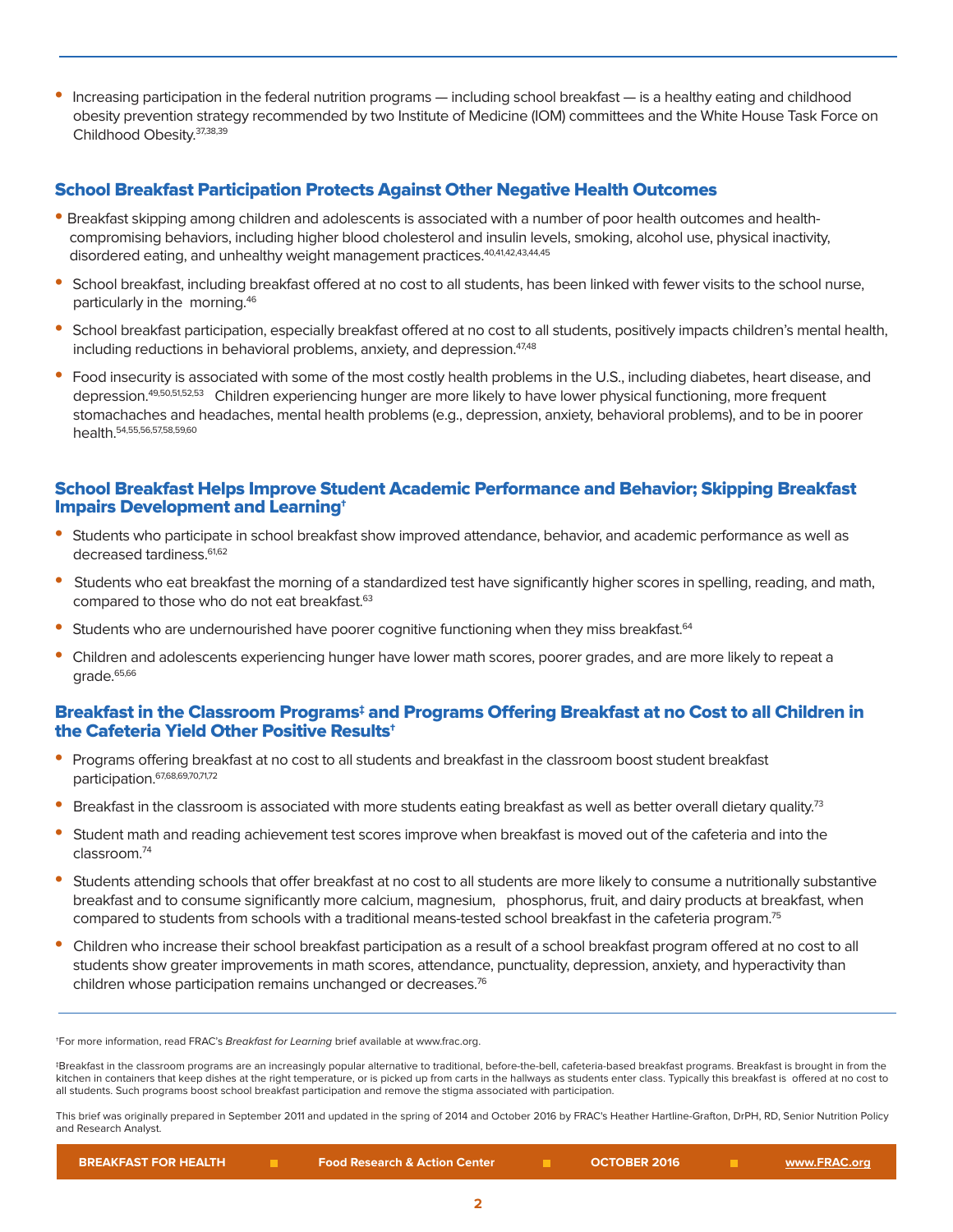#### **Endnotes**

- Bhattacharya, J., Currie, J., & Haider, S. J. (2006). Breakfast of champions? The School Breakfast Program and the nutrition of children and families. Journal of Human Resources, 41(3), 445-466.
- <sup>2</sup> Clark, M. A., & Fox, M. K. (2009). Nutritional quality of the diets of U.S. public school children and the role of the school meal programs. Journal of the American Dietetic Association, 109(2 Supplement 1), S44-S56.
- <sup>3</sup> Gleason, P., & Suitor, C. (2001). Children's diets in the mid-1990s: dietary intake and its relationship with school meal participation. Special Nutrition Programs, CN-01-CD1. Alexandria, VA: U.S. Department of Agriculture, Food and Nutrition Service, Office of Analysis, Nutrition and Evaluation.
- 4 Deshmukh-Taskar, P. R., Nicklas, T. A., O'Neil, C. E., Keast, D. R., Radcliffe, J. D., & Cho, S. (2010). The relationship of breakfast skipping and type of breakfast consumption with nutrient intake and weight status in children and adolescents: the National Health and Nutrition Examination Survey 1999-2006. Journal of the American Dietetic Association, 110(6), 869-878.
- <sup>5</sup> Rampersaud, G. C., Pereira, M. A., Girard, B. L., Adams, J., & Metzl, J. D. (2005). Breakfast habits, nutritional status, body weight, and academic performance in children and adolescents. *Journal of the* American Dietetic Association, 105(5), 743-760.
- <sup>6</sup> Affenito, S. G., Thompson, D. R., Barton, B. A., Franko, D. L., Daniels, S. R., Obarzanek, E., Schreiber, G. B., & Striegel-Moore, R. H. (2005). Breakfast consumption by African-American and white adolescent girls correlates positively with calcium and fiber intake and negatively with body mass index. Journal of the American Dietetic Association, 105(6), 938-945.
- 7 Affenito, S. G., Thompson, D., Dorazio, A., Albertson, A. M., Loew, A., & Holschuh, N. M. (2013). Ready-to-eat cereal consumption and the School Breakfast Program: relationship to nutrient intake and weight. Journal of School Health, 83(1), 28-35.
- <sup>8</sup> Kerver, J. M., Yang, E. J., Obayashi, S., Bianchi, L., & Song, W. O. (2006). Meal and snack patterns are associated with dietary intake of energy and nutrients in US adults. *Journal of the American Dietetic*<br>Associ*at*
- <sup>9</sup> Hartline-Grafton, H. (2016). Research Shows that the School Nutrition Standards Improve the School Nutrition Environment and Student Outcomes. Washington, DC: Food Research & Action Center.
- <sup>10</sup> Condon, E. M., Crepinsek, M. K., & Fox, M. K. (2009). School meals: types of foods offered to and consumed by children at lunch and breakfast. Journal of the American Dietetic Association, 109(2 Supplement 1), S67-S78.
- <sup>11</sup> Basiotis, P. P., Lino, M., & Anand, R. S. (1999). Eating breakfast greatly improves school children's diet quality. Nutrition Insight, 15. Alexandria, VA: U.S. Department of Agriculture, Center for Nutrition Policy and Promotion.
- <sup>12</sup> Hanson, K. L., & Olson, C. M. (2013). School meals participation and weekday dietary quality were associated after controlling for weekend eating among U.S. school children aged 6 to 17 years. Journal of Nutrition, 143, 714-721.
- <sup>13</sup> Bhattacharya, J., Currie, J., & Haider, S. J. (2006). Breakfast of champions? The School Breakfast Program and the nutrition of children and families. Journal of Human Resources, 41(3), 445-466.
- <sup>14</sup> Khan, S., Pinckney, R. G., Keeney, D., Frankowski, B., & Carney, J. K. (2011). Prevalence of food insecurity and utilization of food assistance program: an exploratory survey of a Vermont middle school.<br>Jo*urnal of Sc*
- <sup>15</sup> Kleinman, R. E., Hall, S., Green, H., Korzec-Ramirez, D., Patton, K., Pagano, M. E., & Murphy, J. M. (2002). Diet, breakfast, and academic performance in children. Annals of Nutrition and Metabolism, 46(Supplement 1), 24-30.
- <sup>16</sup> Bartfeld, J., Kim, M., Ryu, J. H., & Ahn, H. (2009). The School Breakfast Program participation and impacts. Contractor and Cooperator Report, 54. Washington, DC: U.S. Department of Agriculture.
- <sup>T</sup> Bartfeld, J. S., & Ahn, H. M. (2011). The School Breakfast Program strengthens household food security among low-income households with elementary school children. Journal of Nutrition, 141(3), 470-475.
- <sup>18</sup> Bartfeld, J. S., & Ryu, J. H. (2011). The School Breakfast Program and breakfast-skipping among Wisconsin elementary school children. Social Service Review, 85(4), 619-634.
- <sup>19</sup> Nord, M., & Romig, K. (2006). Hunger in the summer: seasonal food insecurity and the National School Lunch and Summer Food Service programs. Journal of Children and Poverty, 12(2), 141-158.
- <sup>20</sup> Nalty, C., Sharkey, J., & Dean, W. (2013). School-based nutrition programs are associated with reduced child food insecurity over time among Mexican-origin mother-child dyads in Texas Border Colonias. Journal of Nutrition, 143, 708-713.
- <sup>21</sup> Gleason, P. M., & Dodd, A. H. (2009). School breakfast program but not school lunch program participation is associated with lower body mass index. Journal of the American Dietetic Association, 109(2 Supplement 1), S118-S128.
- <sup>22</sup> Millimet, D. L., Tchernis, R., & Husain, M. (2010). School nutrition programs and the incidence of childhood obesity. Journal of Human Resources, 45(3), 640-654.
- <sup>23</sup> Millimet, D. L., & Tchernis, R. (2013). Estimation of treatment effects without an exclusion restriction: with an application to the analysis of the School Breakfast Program. Journal of Applied Economics, 28, 982-1017.
- <sup>24</sup> Wang, S., Schwartz, M. B., Shebi, F. M., Read, M., Henderson, K. E., & Ickovics, J. R. (2016). School breakfast and body mass index: a longitudinal observational study of middle school students. Pediatric Obesity, published online ahead of print.
- <sup>25</sup> Jones, S. J., Jahns, L., Laraia, B. A., & Haughton, B. (2003). Lower risk of overweight in school-aged food insecure girls who participate in food assistance: results from the Panel Study of Income Dynamics Child Development Supplement. Archives of Pediatric and Adolescent Medicine, 157(8), 780-784.
- <sup>26</sup> Kimbro, R. T., & Rigby, E. (2010). Federal food policy and childhood obesity: a solution or part of the problem? Health Affairs, 29(3), 411-418.
- 27 Alexander, K. E., Ventura, E. E., Spruijt-Metz, D., Weigensberg, M. J., Goran, M. I., & Davis, J. N. (2009). Association of breakfast skipping with visceral fat and insulin indices in overweight Latino youth. Obesity, 17(8), 1528-1533.
- 28 Affenito, S. G., Thompson, D., Dorazio, A., Albertson, A. M., Loew, A., & Holschuh, N. M. (2013). Ready-to-eat cereal consumption and the School Breakfast Program: relationship to nutrient intake and weight. Journal of School Health, 83(1), 28-35
- <sup>29</sup> Barton, B. A., Elderidge, A. L., Thompson, D., Affenito, S. G., Striegel-Moore, R. H., Franko, D. L., Albertson, A. M., & Crockett, S. J. (2005). The relationship of breakfast and cereal consumption to nutrient intake and body mass index: the National Heart, Lung, and Blood Institute Growth and Health Study. Journal of the American Dietetic Association, 105(9), 1383-1389.
- <sup>30</sup> Deshmukh-Taskar, P. R., Nicklas, T. A., O'Neil, C. E., Keast, D. R., Radcliffe, J. D., & Cho, S. (2010). The relationship of breakfast skipping and type of breakfast consumption with nutrient intake and weight<br>status
- <sup>31</sup> Fiore, H., Travis, S., Whalen, A., Auinger, P., & Ryan, S. (2006). Potentially protective factors associated with healthful body mass index in adolescents with obese and nonobese parents: a secondary data analysis of the third national health and nutrition examination survey, 1988-1994. Journal of the American Dietetic Association, 106(1), 55-64.
- 32 Merten, M. J., Williams, A. L., & Shriver, L. H. (2009). Breakfast consumption in adolescence and young adulthood: parental presence, community context, and obesity. Journal of the American Dietetic Association, 109(8), 1384-1391.
- 33 Niemeier, H. M., Raynor, H. A., Lloyd-Richardson, E. E., Rogers, M. L., & Wing, R. R. (2006). Fast food consumption and breakfast skipping: predictors of weight gain from adolescence to adulthood in a nationally representative sample. Journal of Adolescent Health, 39(6), 842-849.
- <sup>34</sup> Timlin, M. T., Pereira, M. A., Story, M., & Neumark-Sztainer, D. (2008). Breakfast eating and weight change in a 5-year prospective analysis of adolescents: Project EAT (Eating Among Teens). Pediatrics, 121(3), e638-645.
- <sup>35</sup> Wojcicki, J. M., Schwartz, N., Jiménez-Cruz, A., Bacardi-Gascon, M., & Heyman, M. B. (2012). Acculturation, dietary practices and risk for childhood obesity in an ethnically heterogeneous population of Latino school children in the San Francisco bay area. Journal of Immigrant and Minority Health, 14(4), 533-539.
- <sup>36</sup> Blondin, S. A., Anzman-Frasca, S., Djang, H. C., & Economos, C. D. (2016). Breakfast consumption and adiposity among children and adolescents: an updated review of the literature. Pediatric Obesity, 11(5), 333-348.

|  | <b>BREAKFAST FOR HEALTH</b> |  |  |
|--|-----------------------------|--|--|